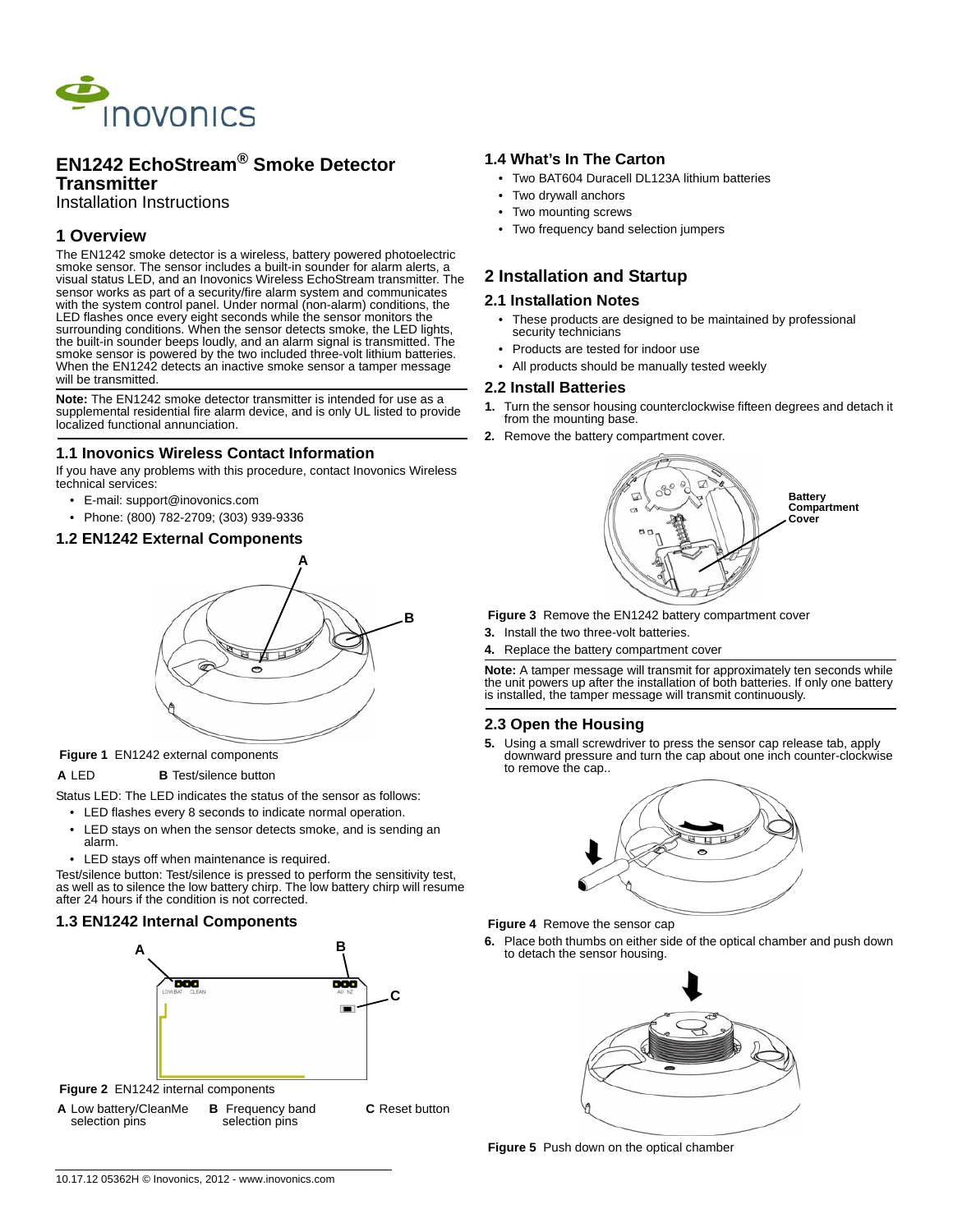### **2.4 Select the Frequency Band**

EchoStream products are able to use a range of radio frequencies, and must be configured for your geographic area. This product ships with a default frequency range of 902-928 MHz for use in North America. If you are using the product in North America, skip to 2.5, "Set CleanMe®/Low Battery Reporting"; if you are using the product in Australia or New Zealand, you will need to configure the transmitter.

- **7.** Place a selection jumper on the frequency band selection pins appropriate to your geographic area.
	- Place the jumper on the right two pins, marked NZ, to set the frequency range to 921-928 MHz for New Zealand
	- Place the jumper on the left two pins, marked AUS, to set the frequency range to 915-928 MHz for Australia.
- **8.** Press the reset button to complete configuration.

**Caution:** When pressing the reset button, make sure you don't also touch the frequency band selection pins. Touching the frequency band selection pins while pressing the reset button can inadvertently set the device to the wrong frequency band.

# **2.5 Set CleanMe®/Low Battery Reporting**

Set as the factory default, the EN1242 combines the low battery signal with a signal indicating the detector needs cleaning. If you want to use this multiple condition indication, skip to 2.6, "Register the EN1242". If multiplecondition indication is not desired, you can disable wireless reporting of the CleanMe status.

**9.** To disable CleanMe reporting, move the jumper on the low battery/ CleanMe selection pins to Low Bat.

**Note:** Low battery/CleanMe messages are suppressed when an alarm is being transmitted.

**Note:** Even if CleanMe notification is disabled, the sensitivity test will still indicate sensor condition.

## **2.6 Register the EN1242**

The EN1242 must be registered to function in your EchoStream system. Refer to your receiver, network coordinator or control panel manual for registration instructions. Inovonics Wireless recommends all EchoStream transmitters be supervised.

**10.** When prompted, press the EN1242 reset button to complete registration.

### **2.7 Mount the EN1242**

**11.** Use the provided anchors and screws to mount the EN1242, paying careful consideration to the following best practices:

**Caution:** Regulations pertaining to smoke sensor installations vary. For more information, contact your local fire department or local authority having jurisdiction.

- Install a minimum of two smoke sensors in any household.
- Put a smoke sensor in the hallway outside of every bedroom area.
- Put a smoke sensor on every level of a multi-level residence.
- In rooms with sloped ceilings, install smoke sensors 0.9m (3 feet) measured down from the highest point of the ceiling.
- Install basement sensors on the ceiling as close to the center of the room as possible. If this is not practical, install on the ceiling no closer than 10cm (4 inches) from any wall or corner.
- If ceiling mounting is not practical, install on an inside wall between 10 an 15cm (4 and 6 inches) from the ceiling.
- Put smoke sensors at both ends of a bedroom hallway if the hallway is more than 9m (30 feet) long. Large rooms over 84 square meters (900 square feet) require more than a single sensor.
- Areas with rough ceilings or short, transom-type walls coming down from the ceiling require additional smoke sensors.
- Install second-floor smoke sensors on the ceiling at the top of the firstto-second floor stairwell. Be sure that no door or other obstruction blocks the path of smoke to the sensor.

Do not locate sensors:

- To a drop ceiling tile; mount it to a metal runner.
- In or near areas such as kitchens or garages, where smoke or vehicle exhausts normally occur (protect these areas with heat-detection devices, not with smoke sensors); near furnaces, hot water heaters, or gas space heaters.
- In damp or very humid areas, or next to bathrooms with showers. Install sensors at least 1.5m (5 feet) away from bathrooms.
- In very cold or very hot areas.
- In dusty, dirty, or insect infested areas.
- Near fresh air inlets or returns or excessively drafty areas. Air conditioners, heater, fans, and fresh air intakes and returns can drive smoke away from smoke sensors.
- In dead air spaces at the top of a peaked ceiling or wall/ ceiling intersect. Dead air may prevent smoke from reaching a smoke sensor.
- Near fluorescent light fixtures. Install smoke sensors at least 3m (10 feet) away from fluorescent light fixtures.
- Between protruding ceiling structures such as beams or walls which can create dead air spaces and may prohibit smoke from reaching the detector.

**Caution:** All sensors are subject to possible compromise or failure-to-warn for a variety of reasons. For example: Smoke sensors cannot detect smoke in chimneys, walls, roofs, or smoke blocked by a closed door; sensors may not detect smoke on other levels of the building; sensors may not warn in time when fires are caused by smoking in bed, explosions, improper storage of flammables, overloaded electrical circuits, or other hazardous conditions.

# **3 Test the EN1242**

**Caution:** To avoid a fire department dispatch, contact the central monitoring station or, if possible, put the system into sensor test mode.

There are two ways to test the EN1242 smoke detector sensor. The sensitivity test should be performed every week; the smoke test should be performed at least once a year. Both tests activate the alarm sounder and send alarm signals.

The EN1242 should also be tested after initial registration, as well as each time the smoke chamber is changed or the batteries are replaced.

### **3.1 Smoke Test**

**1.** Use aerosol simulated smoke, such as ESL Smoke! In a Can® (ESL Part No. SM-200) to perform the smoke test.

The LED will remain on while the built-in transmitter sends an alarm signal, and the sensor will produce a three-beep pattern.

**2.** Press the test/silence button to end the test.

The sensor automatically resets when smoke is no longer present. A sensor that fails to activate may require cleaning. If a sensor still fails to activate after cleaning, return the unit for service.

### **3.2 Sensitivity Test**

**1.** Press and hold the test button for four seconds, then release it. The LED will flash corresponding to the sensor's sensitivity.

#### **Flashes Sensor Condition/Action**

- 1 Self-diagnostics failure. Return sensor for service/ replacement. 2-3 Sensor is becoming insensitive. Clean the sensor (see
- "Clean the EN1242") and retest. If error persists, replace sensor.
- 4-7 Sensor is within normal sensitivity range.
- 8-9 Sensor is becoming too sensitive. Verify that the smoke chamber is snapped down securely. Clean the sensor and retest.

During this test, the control panel, serial receiver or network coordinator should receive an alarm and a low battery signal, if low battery is selected, followed a few seconds later by a restoral.

If the control device fails to respond, it is possible the EN1242 failed to reset properly when the batteries were installed. To force a reset, remove the batteries from the EN1242 for a least 30 seconds, reinstall them, press the reset button, then retest as described above.

## **4 Clean the EN1242**

Clean the sensor cover with a dry or damp cloth as needed to keep it free from dust and dirt. Clean the sensor interior and replace the optical chamber at least once each year. Use only ESL model 211 optical chambers for replacement. To clean the sensor chamber:

- **1.** Remove the sensor body from the mounting base.
- **2.** Remove the batteries.
- **3.** Slide a flat-blade screwdriver in the slot on the sensor cap and gently push the handle down to pry the cap off.
- **4.** Squeeze the optical chamber where indicated and pull it up and away from the sensor. Discard.